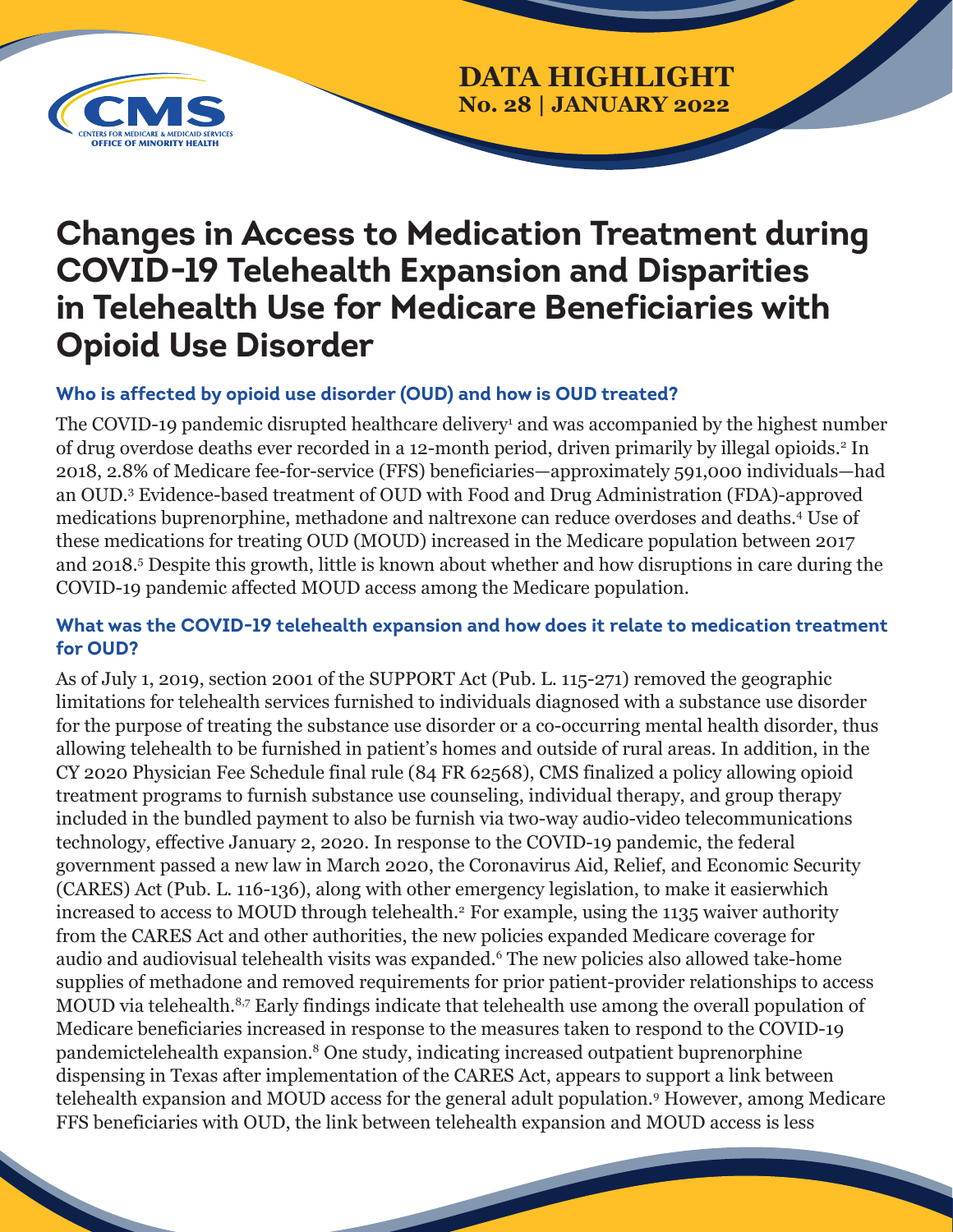understood, and telehealth use may not have been uniform for all beneficiaries. This is salient given that MOUD is typically managed in the outpatient setting and telehealth can facilitate access to these services.

#### **I. Healthcare utilization among FFS Beneficiaries with OUD: How did outpatient telehealth use and medication treatment among beneficiaries with OUD change amid the COVID-19 telehealth expansion (Figures 1-2)?**

The following figures **(Figures 1-2)** examine outpatient telehealth use and MOUD access against wider patterns of health care utilization among beneficiaries with OUD. Since beneficiaries who use acute inpatient or emergency department (ED) visits may have higher levels of acuity that impact their wider utilization patterns, **Figures 1-2** distinguish between beneficiaries who rely solely on outpatient services (including telehealth) and beneficiaries who use inpatient or emergency department (ED) services (with or without outpatient services).

#### **Changes in outpatient telehealth use among beneficiaries with OUD during COVID-19 (Figure 1).** Prior to telehealth expansion under the CARES Act, only 2% of FFS beneficiaries with OUD relied

on outpatient telehealth services. However, as shown in **Figure 1**, after telehealth expansion, this share increased substantially to 39% of beneficiaries relying solely on outpatient telehealth services in April 2020, as people sought safer alternatives to in-person outpatient care. This share declined steadily to 21% of beneficiaries by October 2020, as potentially due to lockdown restrictions eased easing over time, and state reopening and vaccine plans were being announced.10 The share of telehealth utilization rose again to 22% and 24% of beneficiaries in November and December 2020, respectively. This may have been in response to an October 2020 spike in COVID-19 cases, prompting people to seek safer alternatives to in-person care.10

In addition, with respect to wider patterns of health care utilization:

- Approximately 1 in 4 (26%) beneficiaries with OUD did not have any health care visits in April 2020, though this share declined to 19% by October 2020. This may have been due to stricter lockdowns and more hesitancy to seek care early in the pandemic, which eased over time. However, the share of those without health care visits rose slightly to 21% and 22% by November and December 2020, respectively. This is possibly a response to an October 2020 spike in COVID-19 cases that may have made some patients again less willing to seek care.10
- The share of beneficiaries with OUD who used acute inpatient and emergency department (ED) services remained steady between April to December 2020.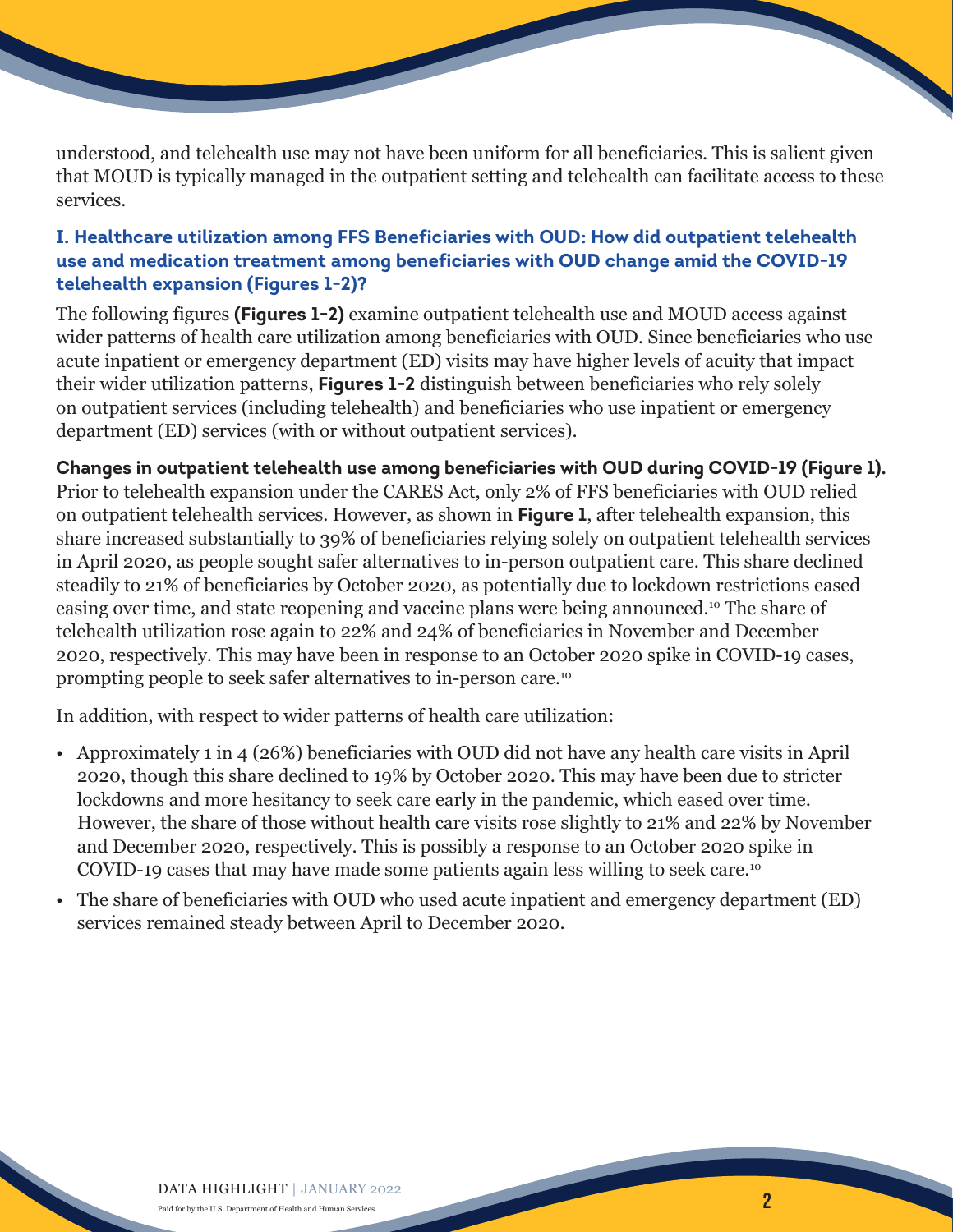**Figure 1. Changes in Outpatient Telehealth and Other Health Care Services among Medicare FFS Beneficiaries with OUD, April-December 2020\***

**Figure 2. Outpatient Telehealth and Other Health Care Services, by MOUD Access, among Medicare FFS Beneficiaries with OUD, April-December 2020\***



\*Note: ED=emergency department. Beneficiaries were categorized into "Any Inpatient and/or ED" if they had any such visit in the given month, regardless of whether they also had an outpatient visit with or without telehealth in the same month. "Outpatient with Telehealth" represents beneficiaries who did not have inpatient and/or ED visits but did have at least one outpatient telehealth visit, regardless of whether they also had an in-person outpatient visit. "Outpatient without Telehealth" represents beneficiaries who had at least one in-person outpatient visit and did not have inpatient, ED, or telehealth visits, while "No Utilization" represents beneficiaries who did not have any inpatient, ED, or outpatient visits.

**Changes in medication treatment among beneficiaries with OUD amid COVID-19 telehealth expansion (Figure 2**) Use of outpatient telehealth visits also appeared to coincide with MOUD access, suggesting a potential benefit of telehealth in MOUD access. As shown in **Figure 2**, compared to beneficiaries with OUD who did not access MOUD, beneficiaries who accessed MOUD had higher use ofwere more likely to utilize outpatient telehealth visits. This pattern persisted from April to December 2020. The difference in the percent of outpatient telehealth visits for beneficiaries with and without MOUD access was 2% in April 2020. This difference increased to 6% by August 2020 and remained steady through December 2020.

3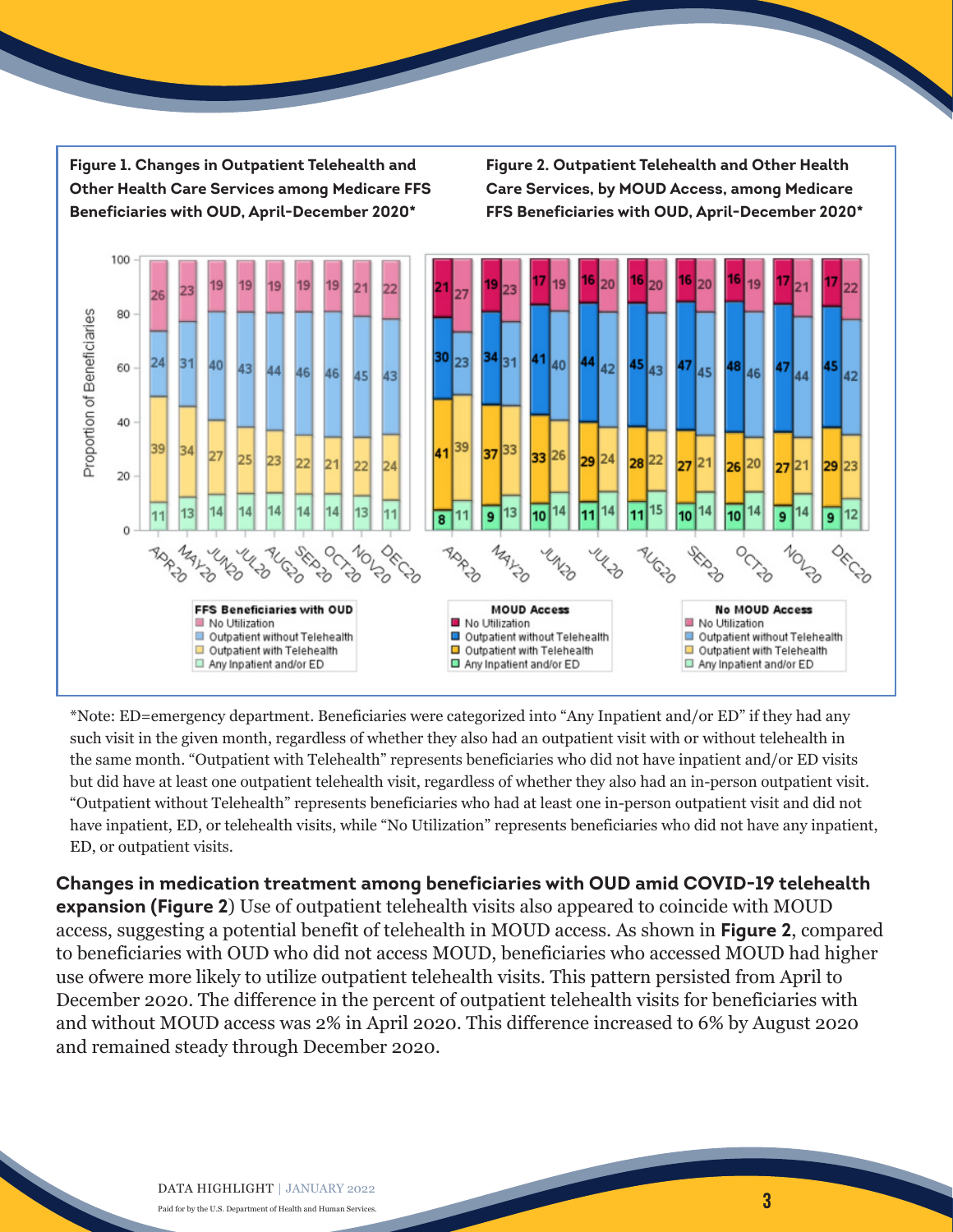

In addition, compared to those without MOUD access, beneficiaries who accessed MOUD:

- Had higher use of in-person outpatient (non-telehealth) visits, although after an initial difference of 7% in April 2020, the difference diminished over time.
- Made up a smaller share of those who did not have any health care visits.
- Had lower use of inpatient and/or emergency department visits. This suggests that more effective management of OUD generally may help reduce use of more acute and costly care.

### **II. Outpatient telehealth use among beneficiaries with OUD during the COVID-19 pandemic: What were sociodemographic characteristics among those who used outpatient telehealth and what were disparities in use (Figures 3-5)?**

The remainder of this report primarily focuses on disparities in outpatient telehealth use. Thus, all remaining figures distinguish between beneficiaries with any outpatient telehealth service use (regardless of other services used) and beneficiaries without any outpatient telehealth service use.

**Sociodemographic characteristics of those who used outpatient telehealth services during the COVID-19 pandemic.** Between April and December 2020, the majority of beneficiaries with OUD using outpatient telehealth services were <65 years and disabled, non-Hispanic White, duallyeligible for Medicare and Medicaid, and living in metropolitan (urban) areas [data not shown].

**During the COVID-19 pandemic, beneficiaries with OUD from key sociodemographic characteristics experienced gaps in outpatient telehealth use (Figures 3-5).** Among beneficiaries with OUD, there were few disparities in outpatient telehealth use based on race and ethnicity, or on social deprivation levels [data not shown], but there were disparities based on Medicare eligibility, dual eligibility status, and rurality.

- **Disparities in telehealth use by Medicare eligibility (Figure 3).** Relative to their share of the Medicare FFS population with OUD (grey dot), beneficiaries age >65 and eligible for Medicare based on older age represented a lower share of outpatient telehealth use (blue dot) during COVID-19's telehealth expansion.
	- Differences in the share of beneficiaries age >65 (and Medicare age-eligible) who used telehealth (blue dot) and who did not use telehealth (yellow dot) were evident immediately after telehealth expansion. This disparity increased, particularly over the first six months.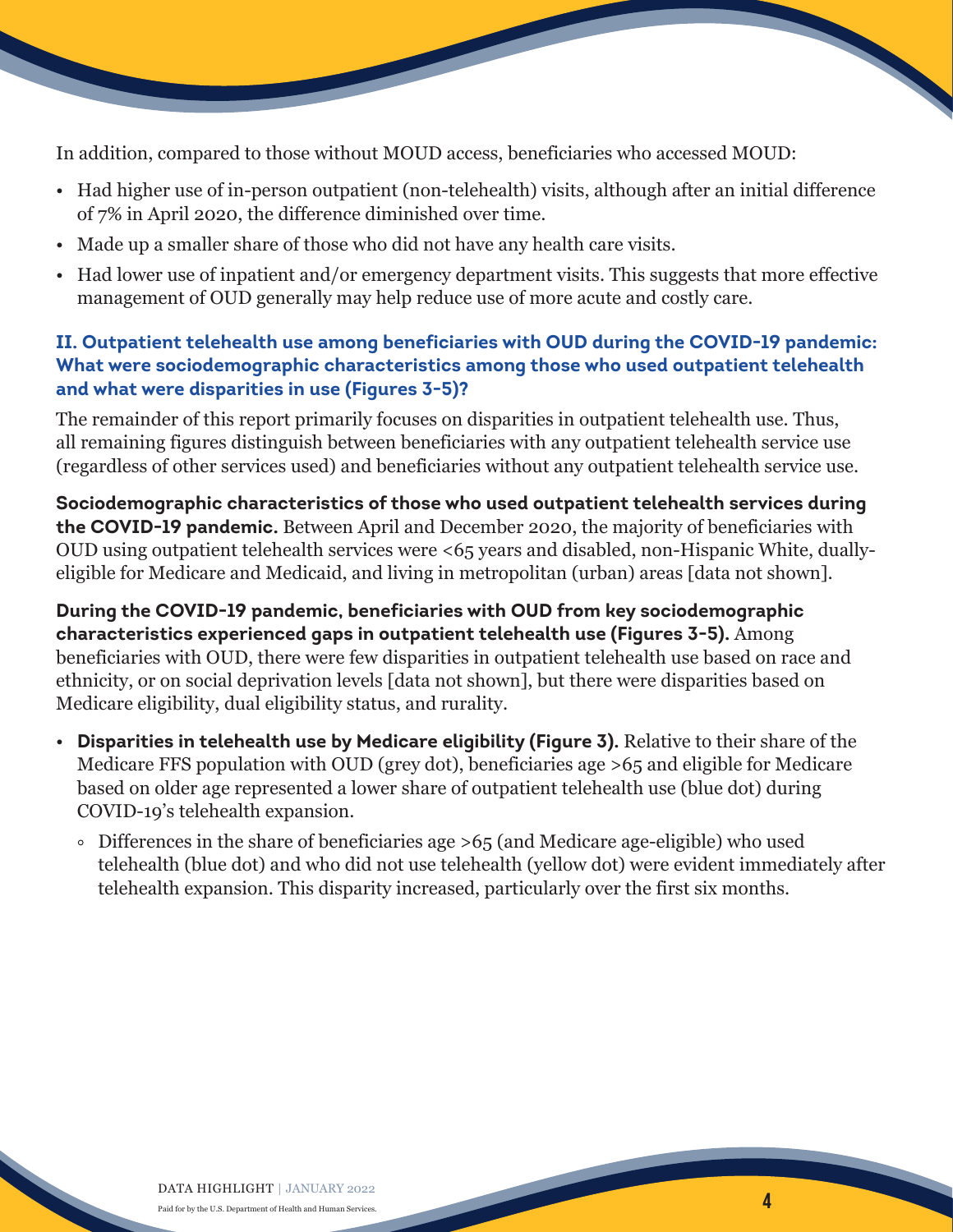



**Figure 3. Telehealth use among beneficiaries age >65 between April – December 2020**

\*Note: FFS=fee-for-service; OASI=old-age and survivors' insurance; OUD=opioid use disorder. "Telehealth Use" here represents beneficiaries who had any outpatient telehealth use regardless of whether they also had other utilization (inpatient, emergency department, or in-person outpatient) in the same month.

- **Disparities in telehealth use by dual eligibility status (Figure 4)**. Relative to their share of beneficiaries with OUD (grey dot), those who were not dually-eligible for Medicare and Medicaid were underrepresented in their outpatient telehealth use (blue dot).
	- Telehealth use for non-dually-eligible beneficiaries immediately after telehealth expansion (April 2020) closely reflected their makeup of the Medicare population with OUD.
	- However, the disparity among those who used telehealth (blue dot) and those who did not use telehealth (yellow dot) increased, particularly over the first six months.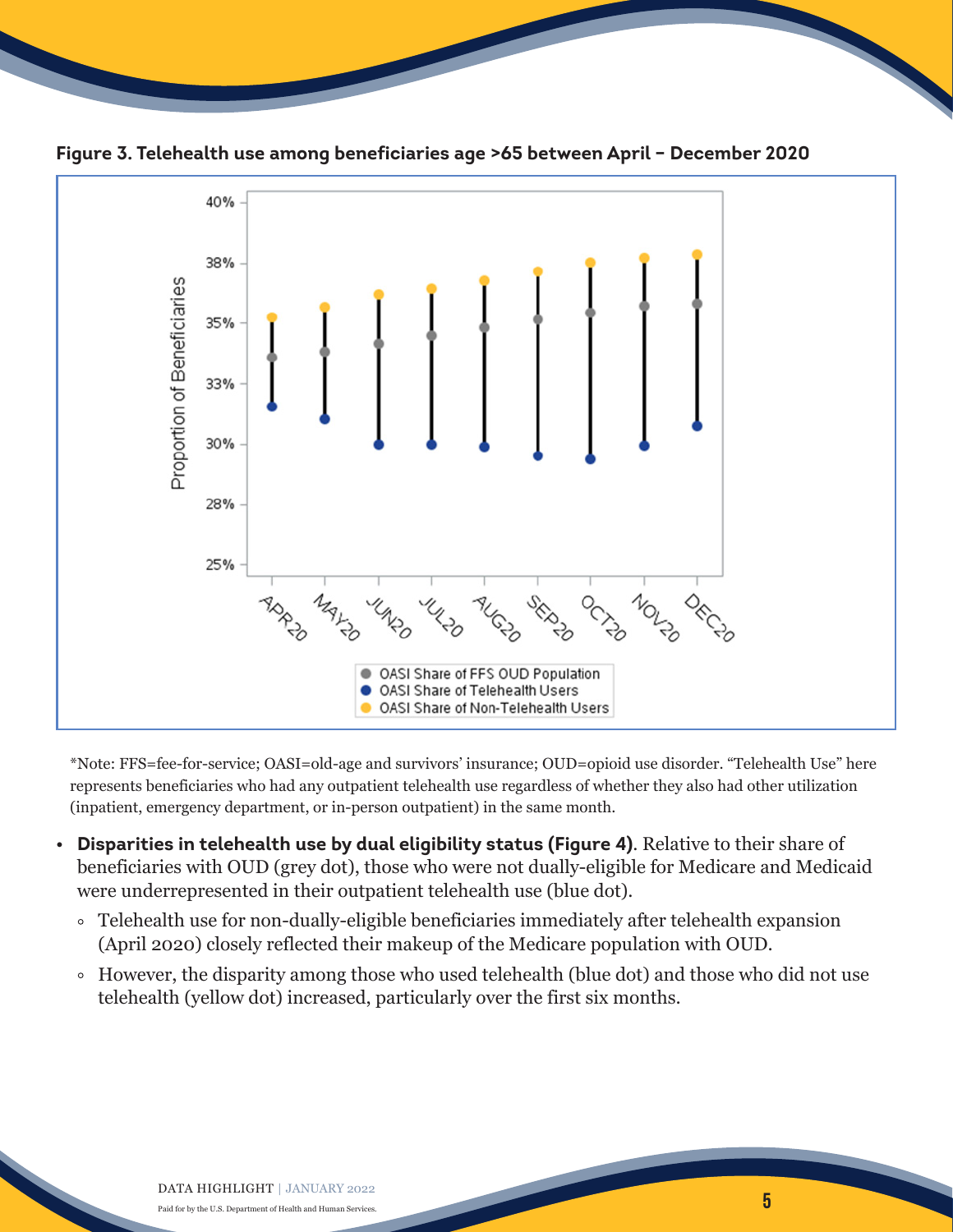



**Figure 4. Telehealth use among non-dually-eligible beneficiaries between April – December 2020**

\*Note: FFS=fee-for-service; OUD=opioid use disorder. "Telehealth Use" here represents beneficiaries who had any outpatient telehealth use regardless of whether they also had other utilization (inpatient, emergency department, or in-person outpatient) in the same month.

- **Disparities in telehealth use by rurality (Figure 5)**. Among beneficiaries living in nonmetropolitan, rural areas, their share of the population with OUD, beneficiaries living in nonmetropolitan, rural areas (grey dot) were increasingly underrepresented in their outpatient telehealth use use compared the entire population living in non-metropolitan, rural areas (blue dot).
	- The disparity between those who used telehealth (blue dot) and those who did not use telehealth (yellow dot) widened, particularly for the first four months.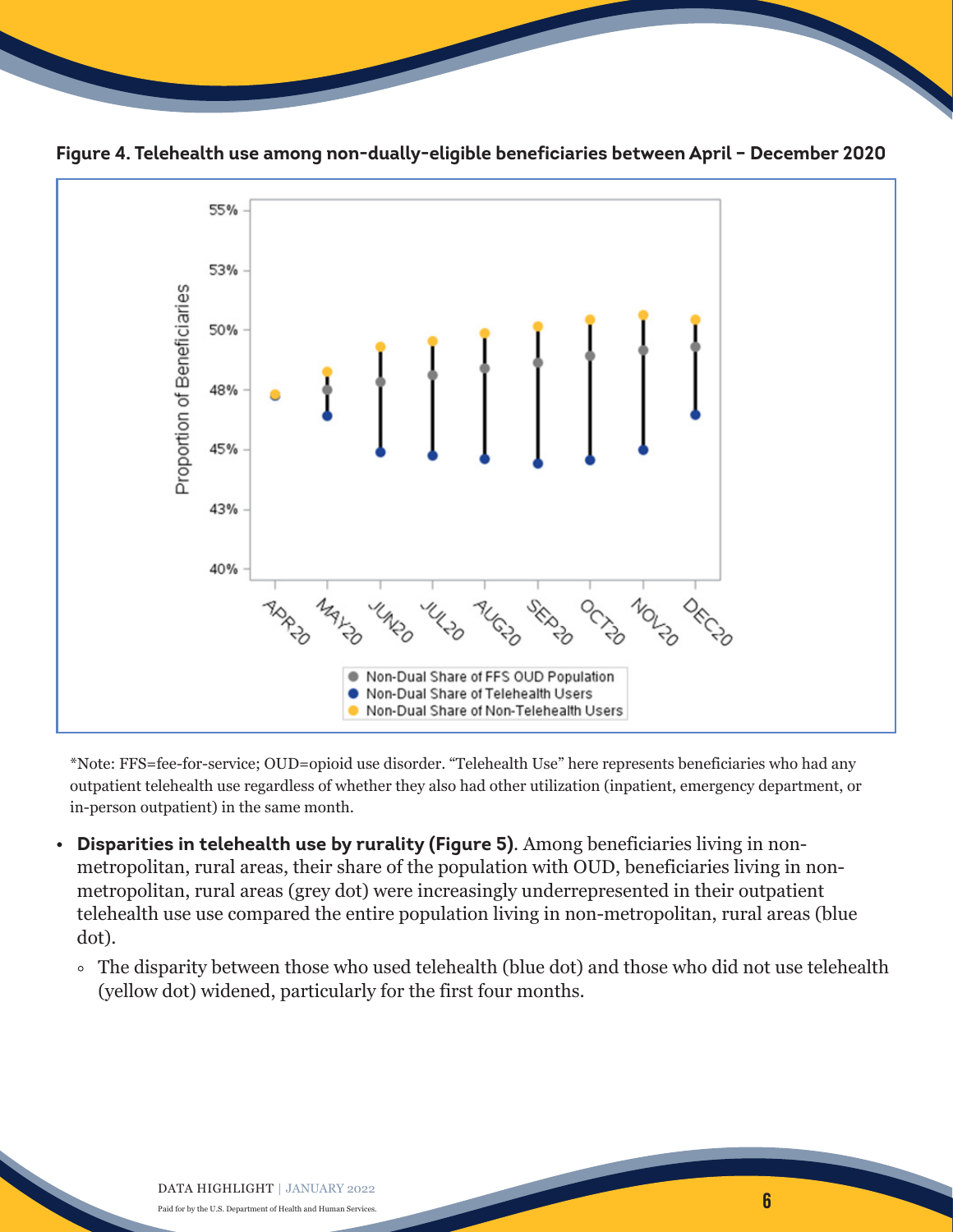



**Figure 5. Telehealth use among non-metropolitan, rural beneficiaries between April – December 2020**

\*Note: FFS=fee-for-service; OUD=opioid use disorder. "Telehealth Use" here represents beneficiaries who had any outpatient telehealth use regardless of whether they also had other utilization (inpatient, emergency department, or in-person outpatient) in the same month.

### **III. Outpatient telehealth use among beneficiaries with OUD during the COVID-19 pandemic: What were health condition characteristics among those who used outpatient telehealth and what were disparities in use (Figures 6-7)?**

**Health condition characteristics of those who used outpatient telehealth services during the COVID-19 pandemic.** On average, beneficiaries with OUD using outpatient telehealth services during the pandemic had more complex health needs. The majority had 4 or more comorbid health conditions, as well as both a physical and mental health comorbidity [data not shown].

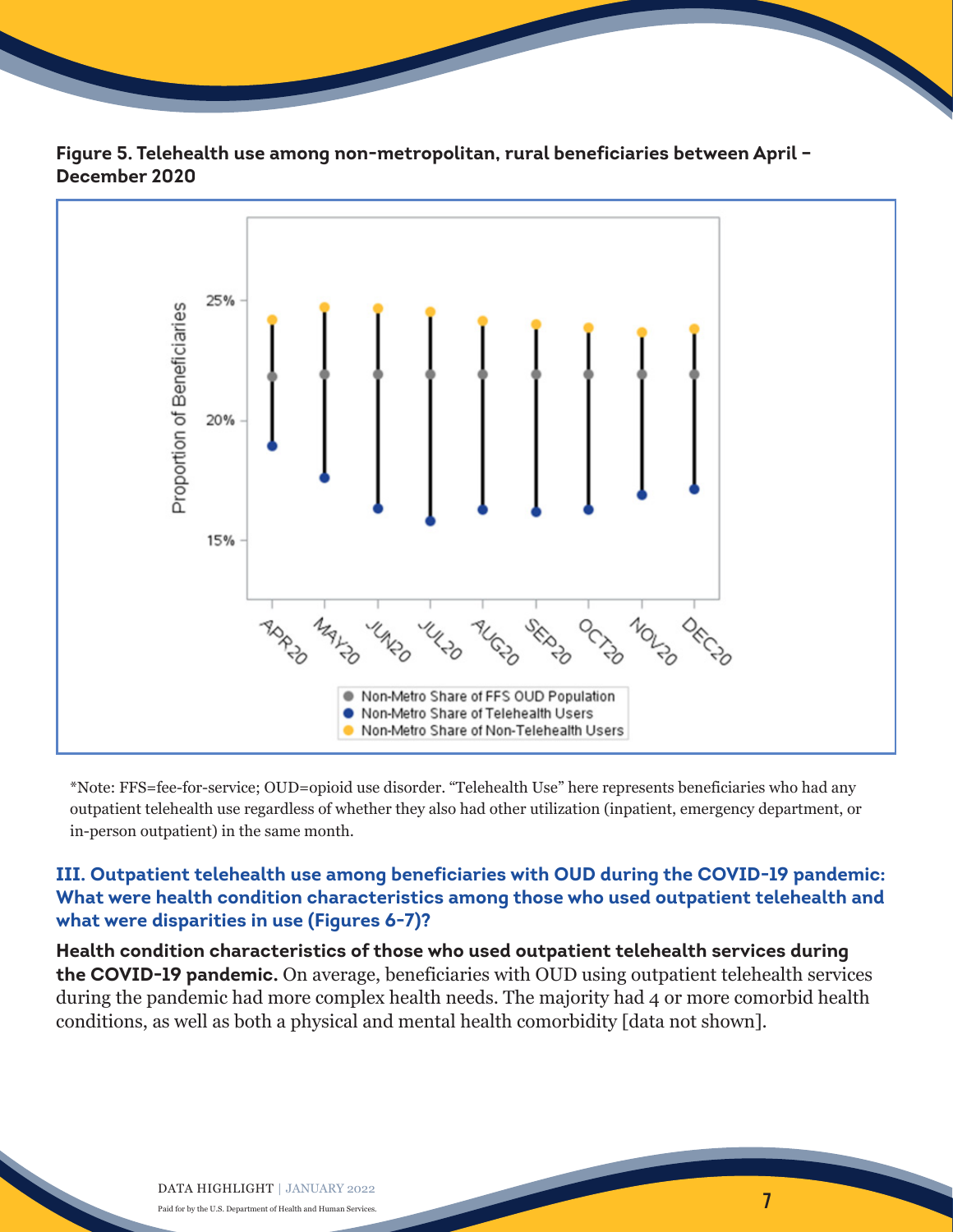**Beneficiaries with OUD who had less complex health conditions experienced gaps in outpatient telehealth use (Figure 6-7).** Among beneficiaries with OUD, there were disparities in outpatient telehealth use based on number and type of comorbid health conditions.

- Disparities in telehealth use by number of health conditions (Figure 6). Among beneficiaries with fewer (0-3) comorbid conditions, Relative to their share of beneficiaries with OUD, beneficiaries with fewer (0-3) comorbid conditionsOUD (grey dot) represented a lower share of outpatient telehealth use compared to the entire population of beneficiaries with fewer comorbid conditions (blue dot).
	- The disparity between those who used telehealth (blue dot) and who did not use telehealth (yellow dot) was immediately apparent after telehealth expansion (in April 2020). This pattern remained in place over time.

#### **Figure 6. Telehealth use among beneficiaries who had 0-3 comorbid conditions between April – December 2020**



\*Note: FFS=fee-for-service; OUD=opioid use disorder. "Telehealth Use" here represents beneficiaries who had any outpatient telehealth use regardless of whether they also had other utilization (inpatient, emergency department, or in-person outpatient) in the same month.

8

#### DATA HIGHLIGHT | JANUARY 2022

Paid for by the U.S. Department of Health and Human Services.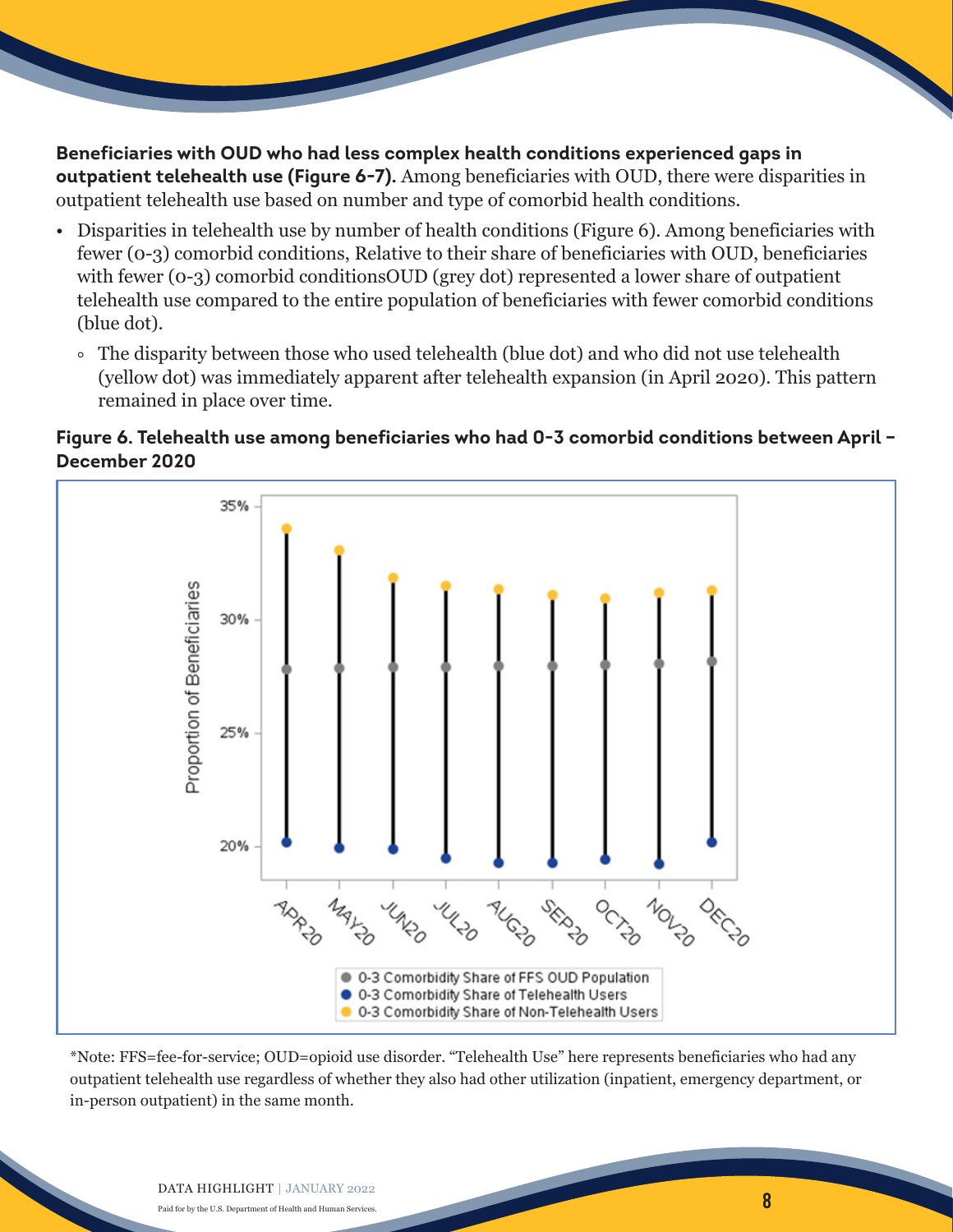- **Disparities in telehealth use by type of health condition (Figure 7)**. Among beneficiaries who had only physical health comorbid conditions, Relative to theirthe share of beneficiaries with OUD, those with only physical health comorbid condition (grey dot) represented a lower share of outpatient telehealth use relative to those who used telehealth (blue dot) during COVID-19's telehealth expansion.
	- The disparity between those who used telehealth (blue dot) and who did not use telehealth (yellow dot) increased over time. The disparity lessened slightly by December 2020 but remained in place.

#### **Figure 7. Telehealth use among beneficiaries who had only physical health comorbid conditions between April – December 2020**



\*Note: FFS=fee-for-service; OUD=opioid use disorder. "Telehealth Use" here represents beneficiaries who had any outpatient telehealth use regardless of whether they also had other utilization (inpatient, emergency department, or in-person outpatient) in the same month.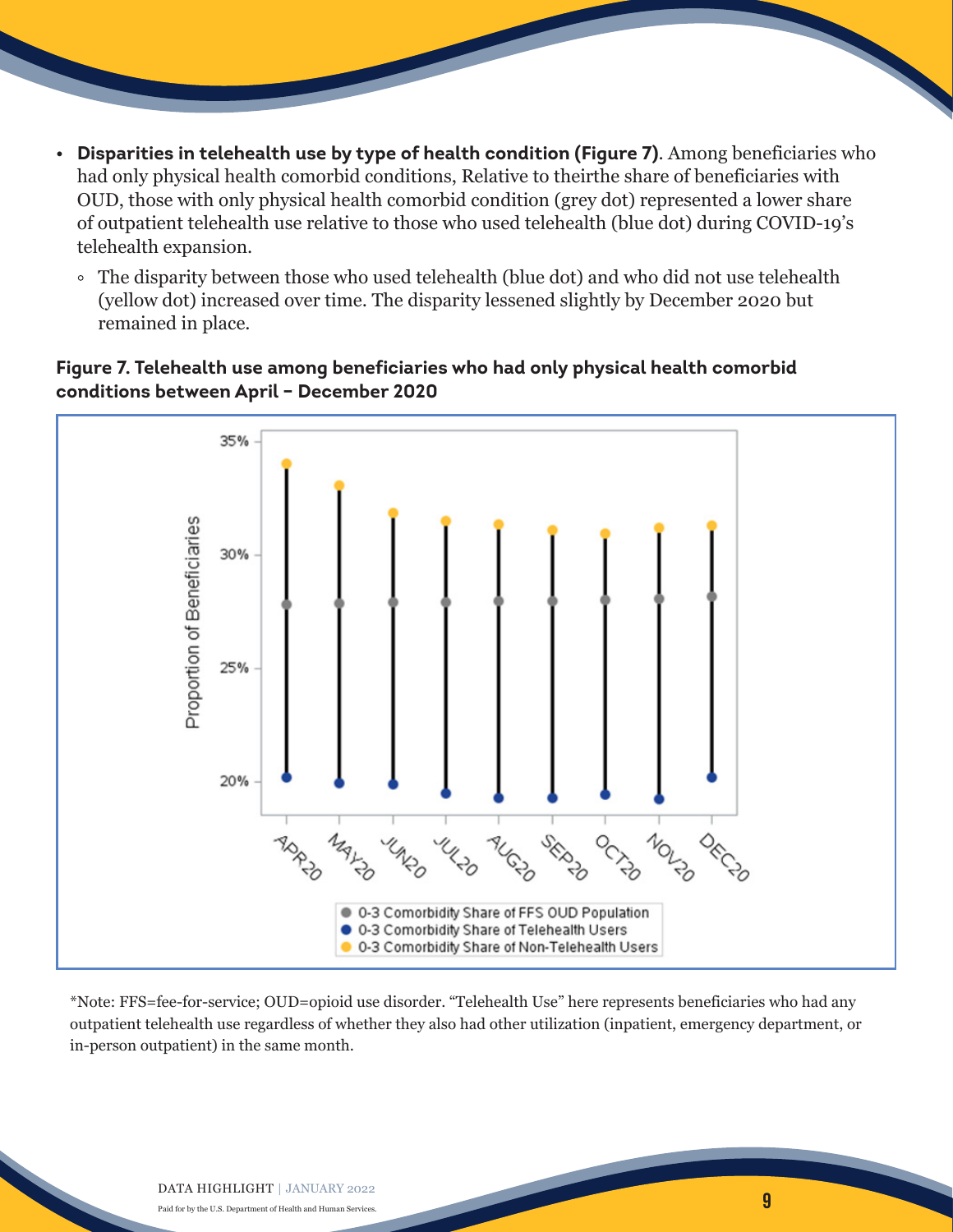## **Beneficiary Resources**

- 1. [Medicare and You Handbook](https://www.medicare.gov/Pubs/pdf/10050-Medicare-and-You.pdf)
- 2. [Decisions in Recovery: Treatment for Opioid Use Disorder \(OUD\) Handbook](https://store.samhsa.gov/sites/default/files/d7/priv/sma16-4993.pdf)
- 3. [Medications to Treat OUD](https://www.drugabuse.gov/publications/research-reports/medications-to-treat-opioid-addiction/efficacy-medications-opioid-use-disorder)
- 4. [Opioid Overdose Prevention Toolkit](https://store.samhsa.gov/sites/default/files/d7/priv/sma18-4742.pdf)
- 5. [Telehealth: What to Know for Your Family](https://www.cms.gov/files/document/c2c-telehealth-patient-toolkitdigital508c.pdf)

## **Clinician Resources**

- 1. [Medications for Opioid Use Disorder Treatment Improvement Protocol](https://store.samhsa.gov/sites/default/files/SAMHSA_Digital_Download/PEP20-02-01-006_508.pdf)
- 2. [CDC: Information for Healthcare Providers](https://www.cdc.gov/opioids/overdoseprevention/prescribing.html?CDC_AA_refVal=https%3A%2F%2Fwww.cdc.gov%2Fdrugoverdose%2Fprevention%2Fprescribing.html)
- 3. [CDC Guidelines for Prescribing Opioids for Chronic Pain](https://www.cdc.gov/mmwr/volumes/65/rr/rr6501e1.htm?s_cid=rr6501e1_w)
- 4. [CDC Guidelines for Prescribing Opioids for Chronic Pain Fact Sheet](https://www.cdc.gov/drugoverdose/pdf/infographic-cdc_guideline_for_prescribing_opioids_for_chronic_pain-a.pdf)
- 5. [Identifying and Managing OUD Clinician Guide](https://www.pbm.va.gov/PBM/AcademicDetailingService/Documents/Academic_Detailing_Educational_Material_Catalog/OUD_Provider_ProviderGuide_IB10933.pdf)
- 6. [Treating OUD and Telehealth](https://pcssnow.org/wp-content/uploads/2020/05/Telehealth-Tip-Sheet.pdf)
- 7. [Supporting Access to Telehealth for Addiction Services](https://www.asam.org/quality-care/clinical-guidelines/covid/supporting-access-to-telehealth-for-addiction-services)
- 8. [Opioid Treatment Programs \(OTPs\): Medicare Billing and Payment Fact Sheet](https://www.cms.gov/files/document/otp-billing-and-payment-fact-sheet.pdf)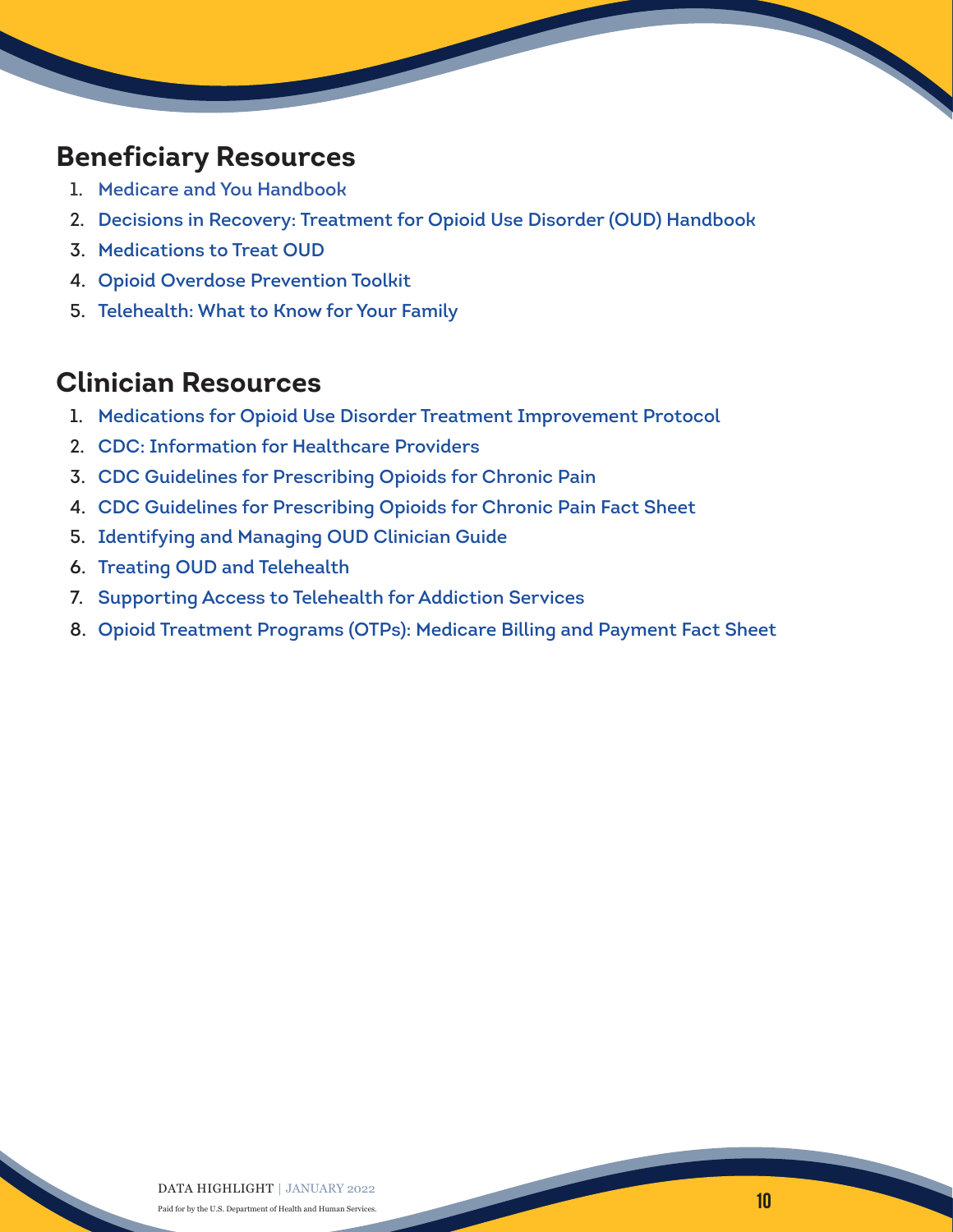## **References**

- **1.** Czeisler ME, Marynak K, Clark KEN, et. al. (2020). Delay or Avoidance of Medical Care Because of COVID-19–Related Concerns — United States, June 2020. *MMWR Morb Mortal Wkly Rep, 69 (36)*, 1250–1257.
- **2.** Centers for Disease Control and Prevention. (n.d.). Save Lives Now. <https://www.cdc.gov/drugoverdose/pubs/featured-topics/save-lives-now.html>
- **3.** Niles L, Blaz J, Ng J, Strohmeyer J, Olin S, Maksut J, and Khau M. (December 2020). *Medicare Fee-For-Service Beneficiaries with Opioid Use Disorder in 2018: Disparities in Prevalence by Beneficiary Characteristics*. CMS OMH Data Highlight No.21. Baltimore, MD: CMS Office of Minority Health. [https://www.cms.gov/files/document/oud-disparities-prevalence-2018](https://www.cms.gov/files/document/oud-disparities-prevalence-2018-medicare-ffs-dh-002.pdf) [medicare-ffs-dh-002.pdf](https://www.cms.gov/files/document/oud-disparities-prevalence-2018-medicare-ffs-dh-002.pdf).
- **4.** Orgera K, Tolbert J. (2019, May 24). *The Opioid Epidemic and Medicaid's Role in Facilitating Access to Treatment*. Kaiser Family Foundation. [https://www.kff.org/medicaid/issue-brief/](https://www.kff.org/medicaid/issue-brief/the-opioid-epidemic-and-medicaids-role-in-facilitating-acce) [the-opioid-epidemic-and-medicaids-role-in-facilitating-access-to-treatment/](https://www.kff.org/medicaid/issue-brief/the-opioid-epidemic-and-medicaids-role-in-facilitating-acce).
- **5.** U.S. Department of Health and Human Services Office of Inspector General (HHS OIG). (July 2019). *HHS OIG Data Brief: Opioid Use Decreased in Medicare Part D, While Medication-Assisted Treatment Increased*. <https://oig.hhs.gov/oei/reports/OEI-02-19-00390.pdf>.
- **6.** Centers for Medicare & Medicaid Services. (March 2020). *Medicare Telemedicine Health Care Provider Fact Sheet*. [https://www.cms.gov/newsroom/fact-sheets/medicare-telemedicine]( https://www.cms.gov/newsroom/fact-sheets/medicare-telemedicine-health-care-provider-fact-sheet)[health-care-provider-fact-sheet]( https://www.cms.gov/newsroom/fact-sheets/medicare-telemedicine-health-care-provider-fact-sheet).
- **7.** Guyer J & Scott K. (2020, May 2). State Strategies for Helping Individuals with Opioid Use Disorder Through the COVID-19 Epidemic. *Health Affairs Blog*. [doi: 10.1377/](https://www.healthaffairs.org/do/10.1377/forefront.20200429.476954/full/) [HBLOG20200429.476954](https://www.healthaffairs.org/do/10.1377/forefront.20200429.476954/full/).
- **8.** Verna S. (2020, July 15). Early impact of CMS expansion of Medicare telehealth during COVID-19. *Health Affairs Blog.* [doi: 10.1377/HBLOG20200715.454789](https://www.healthaffairs.org/do/10.1377/forefront.20200715.454789/full/).
- **9.** Cance JD & Doyle E. (2020). Changes in outpatient buprenorphine dispensing during the COVID-19 pandemic. *JAMA 324*: 2442-2444. doi: 10.1001/jama.2020.22154.
- **10.** American Journal of Managed Care. (2021, January 1). *A Timeline of COVID-19 Developments in 2020*. <https://www.ajmc.com/view/a-timeline-of-covid19-developments-in-2020>.